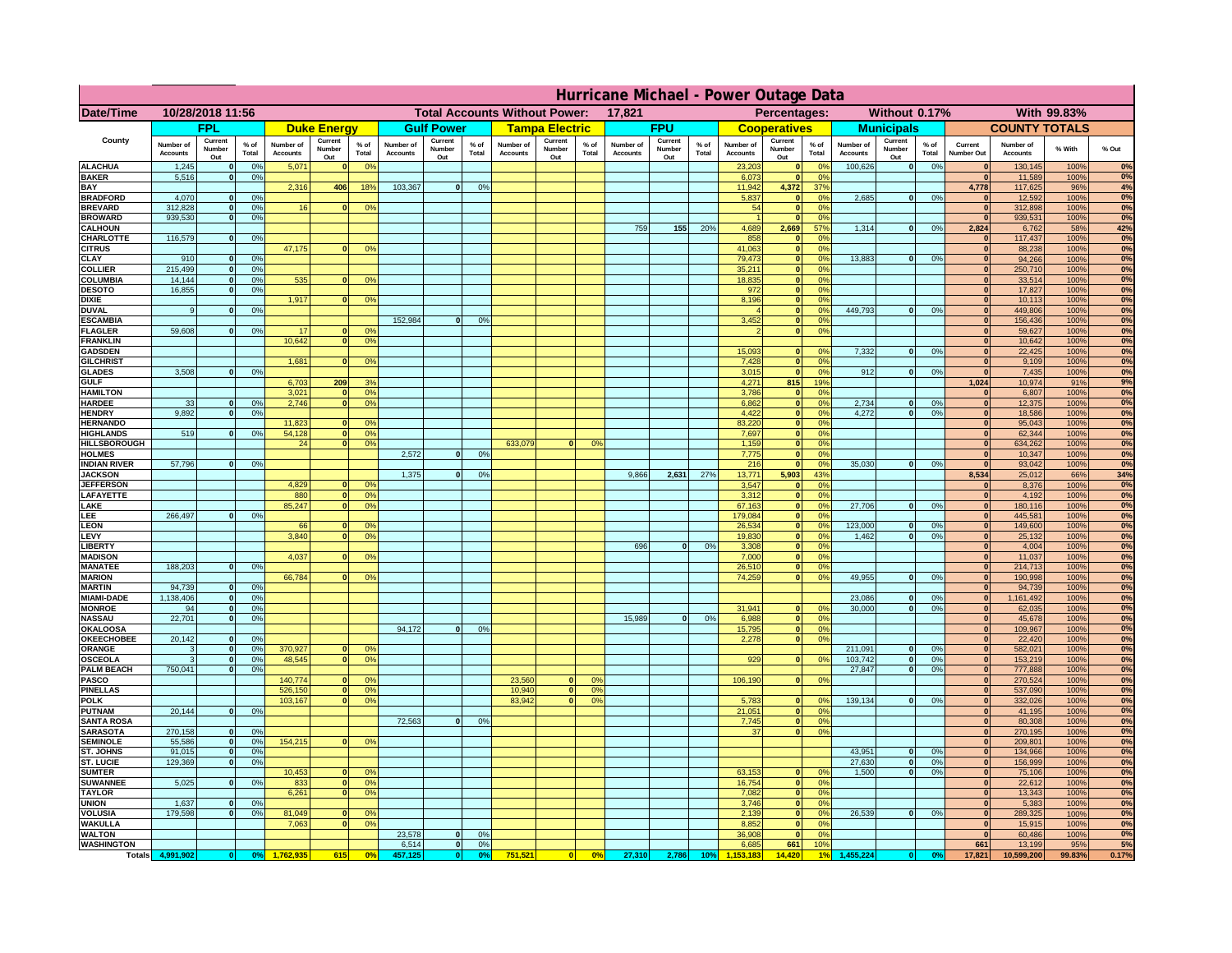# 10/28/2018 11:56 AM Hurricane Michael

| <b>Power Provider</b>                   | <b>County</b>       | <b>Number of Customers</b> | <b>Current Number Out</b> | <b>Outage Percentage</b> | <b>Estimated Restore Time</b> |
|-----------------------------------------|---------------------|----------------------------|---------------------------|--------------------------|-------------------------------|
| West Florida Electric Cooperative, Inc. | <b>JACKSON</b>      | 13,723                     | 5,857                     | 42.68%                   | >5 days                       |
| Gulf Coast Electric Cooperative, Inc.   | BAY                 | 11,942                     | 4,372                     | 36.61%                   | >5 days                       |
| Florida Public Utilities Corporation    | <b>JACKSON</b>      | 9,866                      | 2,631                     | 26.67%                   | 72                            |
|                                         |                     |                            |                           |                          |                               |
| West Florida Electric Cooperative, Inc. | CALHOUN             | 2,852                      | 1,558                     | 54.63%                   | >5 days                       |
| Gulf Coast Electric Cooperative, Inc.   | <b>CALHOUN</b>      | 1,837                      | 1,111                     | 60.48%                   | >5 days                       |
| Gulf Coast Electric Cooperative, Inc.   | <b>GULF</b>         | 4,271                      | 815                       | 19.08%                   | >5 days                       |
| West Florida Electric Cooperative, Inc. | <b>WASHINGTON</b>   | 4,260                      | 553                       | 12.98%                   | >5 days                       |
| Duke Energy                             | BAY                 | 2,316                      | 406                       | 17.53%                   | TBD                           |
| Duke Energy                             | <b>GULF</b>         | 6,703                      | 209                       | 3.12%                    | <b>TBD</b>                    |
| Florida Public Utilities Corporation    | CALHOUN             | 759                        | 155                       | 20.42%                   | 72                            |
| Gulf Coast Electric Cooperative, Inc.   | <b>WASHINGTON</b>   | 2,425                      | 108                       | 4.45%                    | >5 days                       |
| Gulf Coast Electric Cooperative, Inc.   | <b>JACKSON</b>      | 48                         | 46                        | 95.83%                   | >5 days                       |
| Central Florida Electric Cooperative    | <b>ALACHUA</b>      | 875                        | $\mathbf 0$               | 0.00%                    | <b>TBD</b>                    |
|                                         |                     |                            |                           |                          |                               |
| Central Florida Electric Cooperative    | <b>DIXIE</b>        | 7,595                      | $\pmb{0}$                 | 0.00%                    | TBD                           |
| Central Florida Electric Cooperative    | <b>GILCHRIST</b>    | 7,424                      | $\mathbf{0}$              | 0.00%                    | Restored                      |
| Central Florida Electric Cooperative    | LAFAYETTE           | 9                          | $\mathbf 0$               | 0.00%                    | TBD                           |
| Central Florida Electric Cooperative    | LEVY                | 17,513                     | $\mathbf{0}$              | 0.00%                    | Restored                      |
| Central Florida Electric Cooperative    | <b>MARION</b>       | 9                          | $\mathbf 0$               | 0.00%                    | TBD                           |
| Chattahoochee Electric                  | <b>GADSDEN</b>      | 1,173                      | $\mathbf 0$               | 0.00%                    | Restored                      |
| Choctawhatchee Electric Cooperative     | <b>HOLMES</b>       | 293                        | $\mathbf 0$               | 0.00%                    | Restored                      |
| Choctawhatchee Electric Cooperative     | <b>OKALOOSA</b>     | 15,795                     | $\mathbf 0$               | 0.00%                    | Restored                      |
| Choctawhatchee Electric Cooperative     | <b>SANTA ROSA</b>   | 201                        | $\pmb{0}$                 | 0.00%                    | Restored                      |
|                                         |                     |                            | $\mathbf 0$               |                          |                               |
| Choctawhatchee Electric Cooperative     | <b>WALTON</b>       | 36,812                     |                           | 0.00%                    | Restored                      |
| City of Alachua                         | <b>ALACHUA</b>      | 4,426                      | $\mathbf 0$               | 0.00%                    | <b>TBD</b>                    |
| City of Bartow                          | <b>POLK</b>         | 11,790                     | $\mathbf 0$               | 0.00%                    | TBD                           |
| City of Blountstown                     | CALHOUN             | 1,314                      | 0                         | 0.00%                    | Restored                      |
| City of Bushnell                        | <b>SUMTER</b>       | 1,500                      | $\mathbf 0$               | 0.00%                    | TBD                           |
| City of Clewiston                       | <b>HENDRY</b>       | 4,272                      | $\mathbf 0$               | 0.00%                    | <b>TBD</b>                    |
| City of Fort Meade                      | <b>POLK</b>         | 2,379                      | $\mathbf 0$               | 0.00%                    | TBD                           |
| City of Havana                          | GADSDEN             | 1,391                      | $\pmb{0}$                 | 0.00%                    | Restored                      |
|                                         | LAKE                | 22,000                     | $\mathbf 0$               | 0.00%                    | <b>TBD</b>                    |
| City of Leesburg                        |                     |                            |                           |                          |                               |
| City of Moore Haven                     | <b>GLADES</b>       | 912                        | $\mathbf 0$               | 0.00%                    | <b>TBD</b>                    |
| City of Mount Dora                      | LAKE                | 5,706                      | $\mathbf 0$               | 0.00%                    | TBD                           |
| City of Newberry                        | <b>ALACHUA</b>      | 1,727                      | $\pmb{0}$                 | 0.00%                    | TBD                           |
| City of Quincy                          | <b>GADSDEN</b>      | 4,768                      | $\mathbf 0$               | 0.00%                    | Restored                      |
| City of Starke                          | <b>BRADFORD</b>     | 2,685                      | 0                         | 0.00%                    | TBD                           |
| City of Tallahassee                     | LEON                | 123,000                    | $\mathbf 0$               | 0.00%                    | Restored                      |
| City of Vero Beach                      | <b>INDIAN RIVER</b> | 35,030                     | $\pmb{0}$                 | 0.00%                    | TBD                           |
| City of Wauchula                        | <b>HARDEE</b>       | 2,734                      | $\mathbf 0$               | 0.00%                    | <b>TBD</b>                    |
| City of Williston                       | LEVY                | 1,462                      | 0                         | 0.00%                    | <b>TBD</b>                    |
|                                         |                     |                            |                           |                          |                               |
| City of Winter Park                     | <b>ORANGE</b>       | 13,941                     | $\mathbf 0$               | 0.00%                    | <b>TBD</b>                    |
| Clay Electric Cooperative               | <b>ALACHUA</b>      | 22,328                     | $\pmb{0}$                 | 0.00%                    | <b>TBD</b>                    |
| Clay Electric Cooperative               | <b>BAKER</b>        | 2,476                      | $\mathbf 0$               | 0.00%                    | TBD                           |
| Clay Electric Cooperative               | <b>BRADFORD</b>     | 5,837                      | $\pmb{0}$                 | 0.00%                    | <b>TBD</b>                    |
| Clay Electric Cooperative               | <b>CLAY</b>         | 79,473                     | $\mathbf{0}$              | 0.00%                    | <b>TBD</b>                    |
| Clay Electric Cooperative               | COLUMBIA            | 16,922                     | 0                         | 0.00%                    | <b>TBD</b>                    |
| Clay Electric Cooperative               | <b>DUVAL</b>        | $\overline{a}$             | $\pmb{0}$                 | 0.00%                    | TBD                           |
| Clay Electric Cooperative               | <b>FLAGLER</b>      | $\overline{2}$             | 0                         | 0.00%                    | <b>TBD</b>                    |
|                                         |                     |                            |                           |                          |                               |
| Clay Electric Cooperative               | <b>GILCHRIST</b>    | $\overline{4}$             | $\pmb{0}$                 | 0.00%                    | <b>TBD</b>                    |
| Clay Electric Cooperative               | LAKE                | 2,239                      | $\pmb{0}$                 | 0.00%                    | TBD                           |
| Clay Electric Cooperative               | LEVY                | 712                        | $\pmb{0}$                 | 0.00%                    | <b>TBD</b>                    |
| Clay Electric Cooperative               | <b>MARION</b>       | 16,301                     | $\pmb{0}$                 | 0.00%                    | TBD                           |
| Clay Electric Cooperative               | PUTNAM              | 21,051                     | $\pmb{0}$                 | 0.00%                    | <b>TBD</b>                    |
| Clay Electric Cooperative               | SUWANNEE            | 5                          | $\pmb{0}$                 | 0.00%                    | TBD                           |
| Clay Electric Cooperative               | <b>UNION</b>        | 3,746                      | $\pmb{0}$                 | 0.00%                    | TBD                           |
| Clay Electric Cooperative               | VOLUSIA             | 2,139                      | $\pmb{0}$                 | 0.00%                    | TBD                           |
| <b>Duke Energy</b>                      | <b>ALACHUA</b>      |                            | $\pmb{0}$                 | 0.00%                    | Restored                      |
|                                         |                     | 5,071                      |                           |                          |                               |
| Duke Energy                             | <b>BREVARD</b>      | 16                         | $\pmb{0}$                 | 0.00%                    | Restored                      |
| <b>Duke Energy</b>                      | <b>CITRUS</b>       | 47,175                     | $\pmb{0}$                 | 0.00%                    | Restored                      |
| Duke Energy                             | COLUMBIA            | 535                        | 0                         | 0.00%                    | Restored                      |
| Duke Energy                             | <b>DIXIE</b>        | 1,917                      | $\pmb{0}$                 | 0.00%                    | Restored                      |
| Duke Energy                             | <b>FLAGLER</b>      | 17                         | $\pmb{0}$                 | 0.00%                    | Restored                      |
| <b>Duke Energy</b>                      | <b>FRANKLIN</b>     | 10,642                     | $\pmb{0}$                 | 0.00%                    | Restored                      |
| Duke Energy                             | <b>GILCHRIST</b>    | 1,681                      | 0                         | 0.00%                    | Restored                      |
| Duke Energy                             | <b>HAMILTON</b>     | 3,021                      | $\pmb{0}$                 | 0.00%                    | Restored                      |
|                                         |                     |                            |                           |                          |                               |
| Duke Energy                             | HARDEE              | 2,746                      | 0                         | 0.00%                    | Restored                      |
| Duke Energy                             | <b>HERNANDO</b>     | 11,823                     | $\pmb{0}$                 | 0.00%                    | Restored                      |
| Duke Energy                             | <b>HIGHLANDS</b>    | 54,128                     | 0                         | 0.00%                    | Restored                      |
| Duke Energy                             | HILLSBOROUGH        | 24                         | $\pmb{0}$                 | 0.00%                    | Restored                      |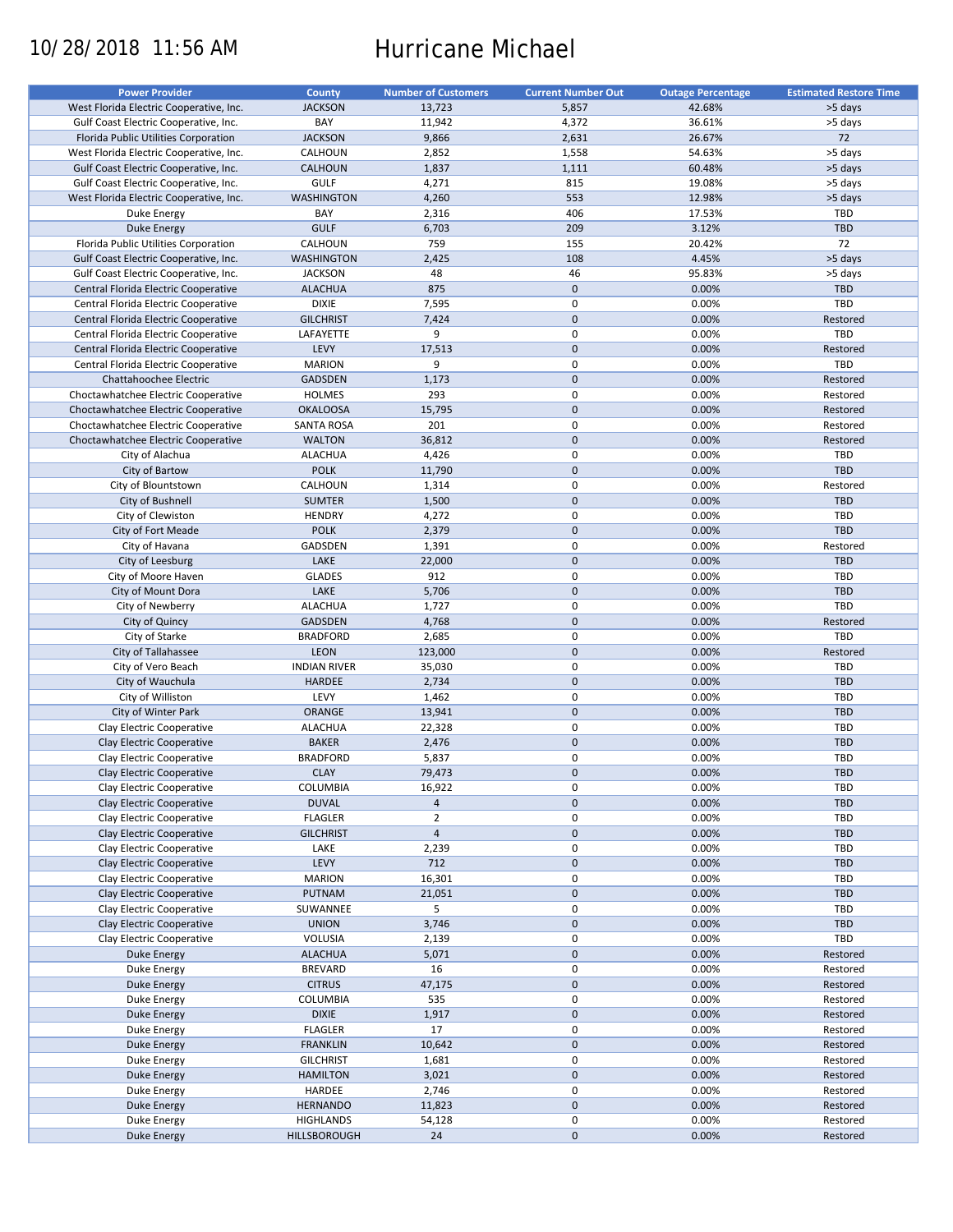### 10/28/2018 11:56 AM Hurricane Michael

| Duke Energy                                        | <b>JEFFERSON</b>    | 4,829       | 0            | 0.00% | Restored   |
|----------------------------------------------------|---------------------|-------------|--------------|-------|------------|
| <b>Duke Energy</b>                                 | LAFAYETTE           | 880         | $\mathbf 0$  | 0.00% | Restored   |
|                                                    |                     |             |              |       |            |
| Duke Energy                                        | LAKE                | 85,247      | $\pmb{0}$    | 0.00% | Restored   |
| <b>Duke Energy</b>                                 | <b>LEON</b>         | 66          | $\mathbf 0$  | 0.00% | Restored   |
|                                                    | LEVY                | 3,840       | $\pmb{0}$    | 0.00% | Restored   |
| Duke Energy                                        |                     |             |              |       |            |
| Duke Energy                                        | <b>MADISON</b>      | 4,037       | $\mathbf 0$  | 0.00% | Restored   |
| Duke Energy                                        | <b>MARION</b>       | 66,784      | $\pmb{0}$    | 0.00% | Restored   |
|                                                    |                     |             | $\pmb{0}$    |       |            |
| Duke Energy                                        | ORANGE              | 370,927     |              | 0.00% | Restored   |
| Duke Energy                                        | OSCEOLA             | 48,545      | 0            | 0.00% | Restored   |
| Duke Energy                                        | <b>PASCO</b>        | 140,774     | $\pmb{0}$    | 0.00% | Restored   |
|                                                    |                     |             |              |       |            |
| Duke Energy                                        | PINELLAS            | 526,150     | 0            | 0.00% | Restored   |
| Duke Energy                                        | <b>POLK</b>         | 103,167     | $\mathbf 0$  | 0.00% | Restored   |
|                                                    | SEMINOLE            | 154,215     | $\pmb{0}$    | 0.00% | Restored   |
| Duke Energy                                        |                     |             |              |       |            |
| <b>Duke Energy</b>                                 | <b>SUMTER</b>       | 10,453      | $\mathbf 0$  | 0.00% | Restored   |
| Duke Energy                                        | SUWANNEE            | 833         | 0            | 0.00% | Restored   |
|                                                    |                     |             | $\pmb{0}$    |       |            |
| <b>Duke Energy</b>                                 | <b>TAYLOR</b>       | 6,261       |              | 0.00% | Restored   |
| Duke Energy                                        | VOLUSIA             | 81,049      | 0            | 0.00% | Restored   |
| <b>Duke Energy</b>                                 | <b>WAKULLA</b>      | 7,063       | $\pmb{0}$    | 0.00% | Restored   |
|                                                    |                     |             |              |       |            |
| Escambia River Electric Cooperative, Inc.          | <b>ESCAMBIA</b>     | 3,452       | $\pmb{0}$    | 0.00% | TBD        |
| Escambia River Electric Cooperative, Inc.          | <b>SANTA ROSA</b>   | 7,544       | $\pmb{0}$    | 0.00% | TBD        |
| Florida Keys Electric Cooperative                  | <b>MONROE</b>       | 31,941      | $\pmb{0}$    | 0.00% | TBD        |
|                                                    |                     |             |              |       |            |
| Florida Power and Light Company                    | <b>ALACHUA</b>      | 1,245       | $\mathbf 0$  | 0.00% | <b>TBD</b> |
| Florida Power and Light Company                    | <b>BAKER</b>        | 5,516       | $\pmb{0}$    | 0.00% | TBD        |
|                                                    |                     |             |              |       |            |
| Florida Power and Light Company                    | <b>BRADFORD</b>     | 4,070       | $\pmb{0}$    | 0.00% | TBD        |
| Florida Power and Light Company                    | <b>BREVARD</b>      | 312,828     | $\pmb{0}$    | 0.00% | TBD        |
| Florida Power and Light Company                    | <b>BROWARD</b>      | 939,530     | $\pmb{0}$    | 0.00% | TBD        |
|                                                    |                     |             |              |       |            |
| Florida Power and Light Company                    | CHARLOTTE           | 116,579     | $\pmb{0}$    | 0.00% | TBD        |
| Florida Power and Light Company                    | <b>CLAY</b>         | 910         | $\pmb{0}$    | 0.00% | <b>TBD</b> |
|                                                    | <b>COLLIER</b>      |             | $\pmb{0}$    | 0.00% | TBD        |
| Florida Power and Light Company                    |                     | 215,499     |              |       |            |
| Florida Power and Light Company                    | <b>COLUMBIA</b>     | 14,144      | $\mathbf 0$  | 0.00% | <b>TBD</b> |
| Florida Power and Light Company                    | <b>DESOTO</b>       | 16,855      | $\pmb{0}$    | 0.00% | TBD        |
|                                                    |                     |             |              |       |            |
| Florida Power and Light Company                    | <b>DUVAL</b>        | 9           | $\pmb{0}$    | 0.00% | TBD        |
| Florida Power and Light Company                    | <b>FLAGLER</b>      | 59,608      | $\pmb{0}$    | 0.00% | TBD        |
| Florida Power and Light Company                    | <b>GLADES</b>       | 3,508       | $\mathbf 0$  | 0.00% | TBD        |
|                                                    |                     |             |              |       |            |
| Florida Power and Light Company                    | HARDEE              | 33          | $\pmb{0}$    | 0.00% | TBD        |
| Florida Power and Light Company                    | <b>HENDRY</b>       | 9,892       | $\mathbf 0$  | 0.00% | <b>TBD</b> |
|                                                    |                     | 519         | $\pmb{0}$    | 0.00% | TBD        |
| Florida Power and Light Company                    | <b>HIGHLANDS</b>    |             |              |       |            |
| Florida Power and Light Company                    | <b>INDIAN RIVER</b> | 57,796      | $\pmb{0}$    | 0.00% | <b>TBD</b> |
| Florida Power and Light Company                    | LEE                 | 266,497     | $\pmb{0}$    | 0.00% | TBD        |
|                                                    |                     |             |              |       |            |
| Florida Power and Light Company                    | MANATEE             | 188,203     | $\mathbf 0$  | 0.00% | TBD        |
| Florida Power and Light Company                    | <b>MARTIN</b>       | 94,739      | $\pmb{0}$    | 0.00% | TBD        |
| Florida Power and Light Company                    | MIAMI-DADE          | 1,138,406   | $\mathbf 0$  | 0.00% | TBD        |
|                                                    |                     |             |              |       |            |
| Florida Power and Light Company                    | <b>MONROE</b>       | 94          | $\pmb{0}$    | 0.00% | TBD        |
| Florida Power and Light Company                    | NASSAU              | 22,701      | $\pmb{0}$    | 0.00% | <b>TBD</b> |
|                                                    |                     |             |              |       |            |
| Florida Power and Light Company                    | <b>OKEECHOBEE</b>   | 20,142      | $\pmb{0}$    | 0.00% | TBD        |
| Florida Power and Light Company                    | ORANGE              | 3           | $\mathbf{0}$ | 0.00% | TBD        |
| Florida Power and Light Company                    | <b>OSCEOLA</b>      | 3           | $\pmb{0}$    | 0.00% | TBD        |
|                                                    |                     |             |              |       |            |
| Florida Power and Light Company                    | PALM BEACH          | 750,041     | $\mathbf 0$  | 0.00% | TBD        |
| Florida Power and Light Company                    | PUTNAM              | 20,144      | $\pmb{0}$    | 0.00% | TBD        |
|                                                    |                     |             | $\pmb{0}$    | 0.00% | <b>TBD</b> |
| Florida Power and Light Company                    | SARASOTA            | 270,158     |              |       |            |
| Florida Power and Light Company                    | SEMINOLE            | 55,586      | 0            | 0.00% | TBD        |
| Florida Power and Light Company                    | ST. JOHNS           | 91,015      | $\mathbf 0$  | 0.00% | TBD        |
|                                                    |                     |             | $\pmb{0}$    |       |            |
| Florida Power and Light Company                    | ST. LUCIE           | 129,369     |              | 0.00% | TBD        |
| Florida Power and Light Company                    | SUWANNEE            | 5,025       | $\pmb{0}$    | 0.00% | TBD        |
| Florida Power and Light Company                    | <b>UNION</b>        | 1,637       | $\pmb{0}$    | 0.00% | TBD        |
|                                                    |                     |             |              |       |            |
| Florida Power and Light Company                    | <b>VOLUSIA</b>      | 179,598     | $\mathbf 0$  | 0.00% | TBD        |
| Florida Public Utilities Corporation               | LIBERTY             | 696         | $\pmb{0}$    | 0.00% | Restored   |
| Florida Public Utilities Corporation               | <b>NASSAU</b>       | 15,989      | $\pmb{0}$    | 0.00% | Restored   |
|                                                    |                     |             |              |       |            |
| Fort Pierce Utilities Authority                    | ST. LUCIE           | 27,630      | 0            | 0.00% | TBD        |
| Gainesville (Gainesville Regional Utilities - GRU) | <b>ALACHUA</b>      | 94,473      | $\mathbf 0$  | 0.00% | TBD        |
|                                                    |                     |             | $\pmb{0}$    |       |            |
| Glades Electric Cooperative, Inc.                  | <b>GLADES</b>       | 3,015       |              | 0.00% | TBD        |
| Glades Electric Cooperative, Inc.                  | <b>HARDEE</b>       | $\mathbf 0$ | $\mathbf 0$  |       | TBD        |
| Glades Electric Cooperative, Inc.                  | <b>HENDRY</b>       | 3,530       | $\pmb{0}$    | 0.00% | TBD        |
|                                                    |                     |             |              |       |            |
| Glades Electric Cooperative, Inc.                  | <b>HIGHLANDS</b>    | 7,321       | $\mathbf 0$  | 0.00% | TBD        |
| Glades Electric Cooperative, Inc.                  | OKEECHOBEE          | 2,278       | 0            | 0.00% | TBD        |
| Green Cove Springs Electric                        | <b>CLAY</b>         | 3,889       | $\mathbf 0$  | 0.00% | TBD        |
|                                                    |                     |             |              |       |            |
| Gulf Coast Electric Cooperative, Inc.              | WALTON              | 96          | 0            | 0.00% | TBD        |
| <b>Gulf Power Company</b>                          | BAY                 | 103,367     | $\mathbf 0$  | 0.00% | Restored   |
|                                                    |                     |             |              |       |            |
| <b>Gulf Power Company</b>                          | <b>ESCAMBIA</b>     | 152,984     | 0            | 0.00% | Restored   |
| <b>Gulf Power Company</b>                          | <b>HOLMES</b>       | 2,572       | $\mathbf 0$  | 0.00% | Restored   |